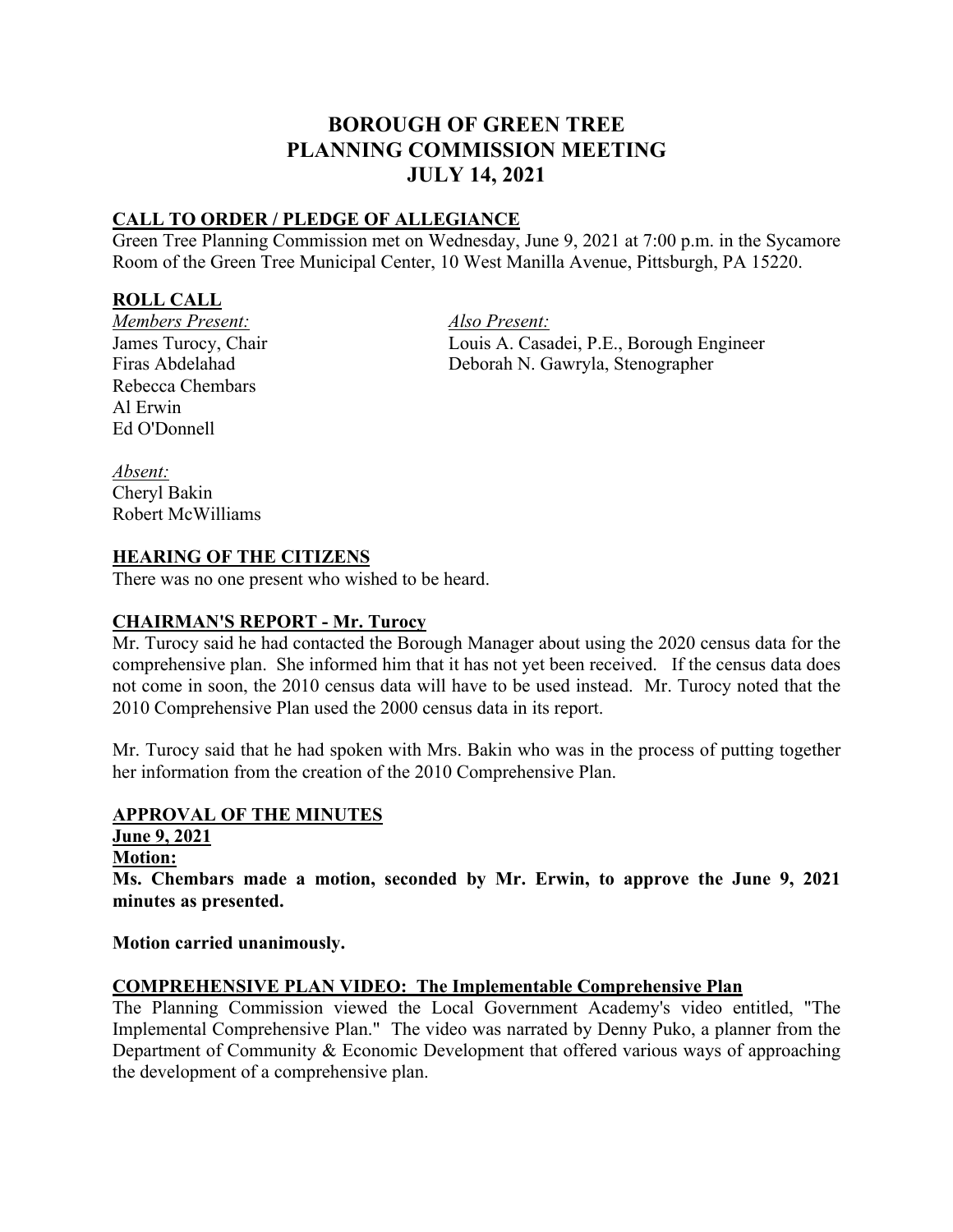#### **COMPREHENSIVE PLAN REVIEW AND DISCUSSION**

Planning Commission members agreed that the video was informative and helpful. It provided some good ways to approach the development of a comprehensive plan. Mr. Turocy suggested that Mr. Denny Puko, the narrator of the video, be invited to come in and speak with Planning Commission. He said that he would like Planning Commission to also view another video entitled, "Creating the Implementable Comprehensive Plan," and he hoped that would be available for viewing at an upcoming meeting. He would talk with the Borough Manager about accessing this video. The Manager seemed to be amenable to Planning Commission's plans and suggestions.

Ms. Chembars said Planning Commission should begin seeking community input for the plan. Mr. Turocy said that Octoberfest would have been a good way to talk to residents, but the event has been canceled this year. He suggested using the Farmers Market and looking for other events or programs where residents could be contacted for input. Ms. Chembars said that Planning Commission should create several categories that might be important to the borough for individuals to provide their input.

Mr. Erwin said the 2010 Comprehensive Plan had an action plan with a number of items in Chapter 4. Upon review, Mr. Turocy said that a number of these items had not been addressed. Mr. Erwin said the creation of a public parking lot had been a high priority. He has noticed that sometimes the parking lot of the shuttered 7-Eleven was full at times and that could be a good location for a public parking lot. Mr. Casadei said that the borough had tried to purchase one of the buildings across the street from the shuttered 7-Eleven years ago to turn into a parking lot. As a municipality, it is only permitted to pay the assessed value of the property. The borough got an assessment on the property and offered it to the property owner who turned the offer down. The owners often want more than the assessed value. Discussion continued regarding the action items in the 2010 Comprehensive Plan and some of the reasons they had not been addressed.

Mr. Erwin said that when he and other Planning Commission members had met with the Borough Manager they had discussed the need to improve the back end of the Greentree Cemetery. There are a lot of old graves that are grown over. The Borough Manager suggested that a group could be created to help clear that area.

Mr. Erwin suggested making improvements to the entrance to the Green Tree Nature Center, making it more visible and attractive. He suggested that the Green Tree Garden Club could be asked to help improve the entrance's appearance. Parking near the Nature Center is also an issue with cars parked in front of residents' homes nearby. Mr. Abdelahad said that the sign for the Nature Center entrance on Greentree Road doesn't make sense since the walking entrance is on Crestmont Avenue. Ms. Chembars said that there should be trail to the Nature Center that starts at the Greentree Road sign. Discussion continued regarding possible Nature Center improvements.

When asked, Mr. Turocy said that Planning Commission should begin to review and discuss the action plan from the 2010 Comprehensive Plan at the next meeting. Ms. Chembars suggested that four or five of the most important points could initially be determined. Discussion continued